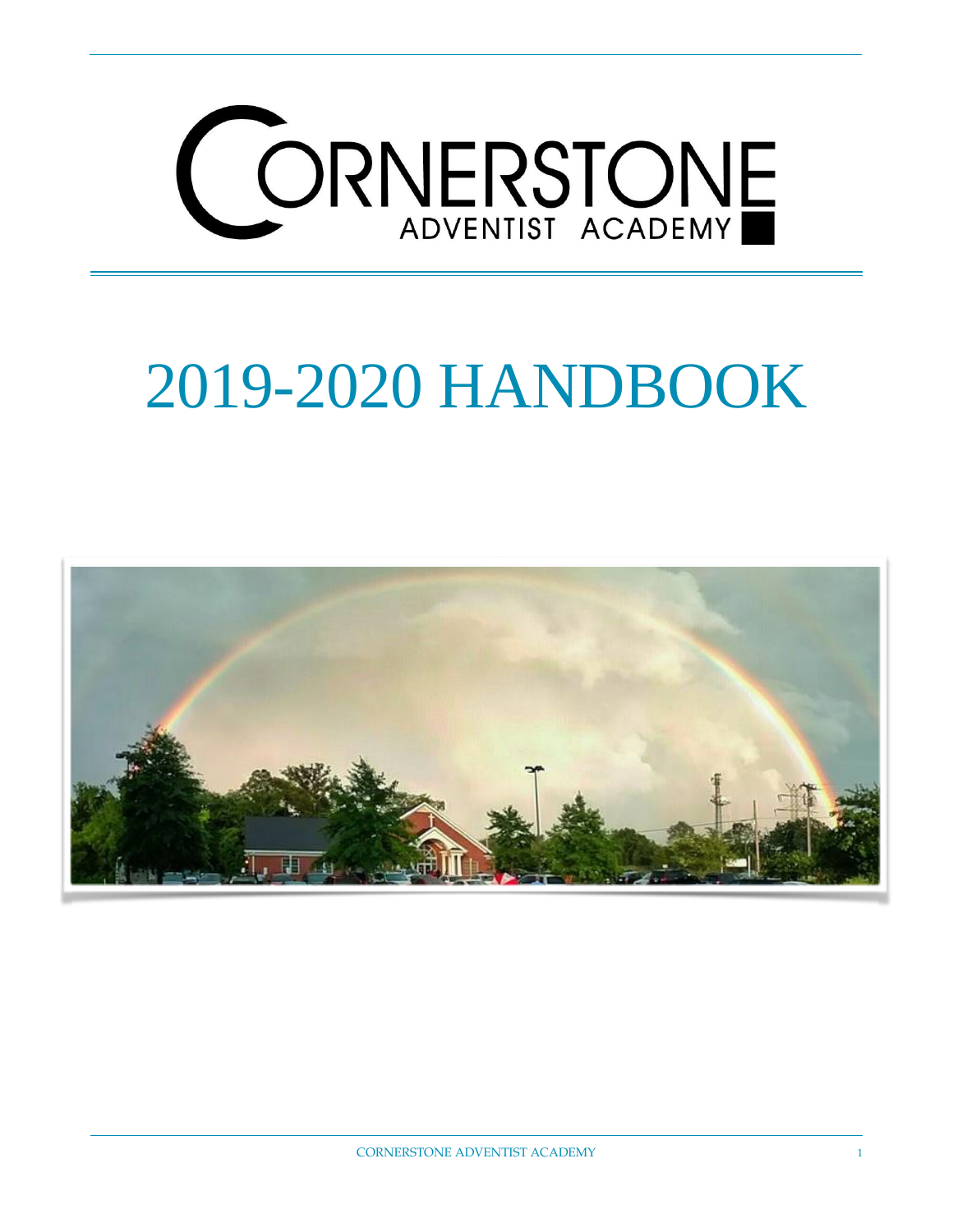## **Contents**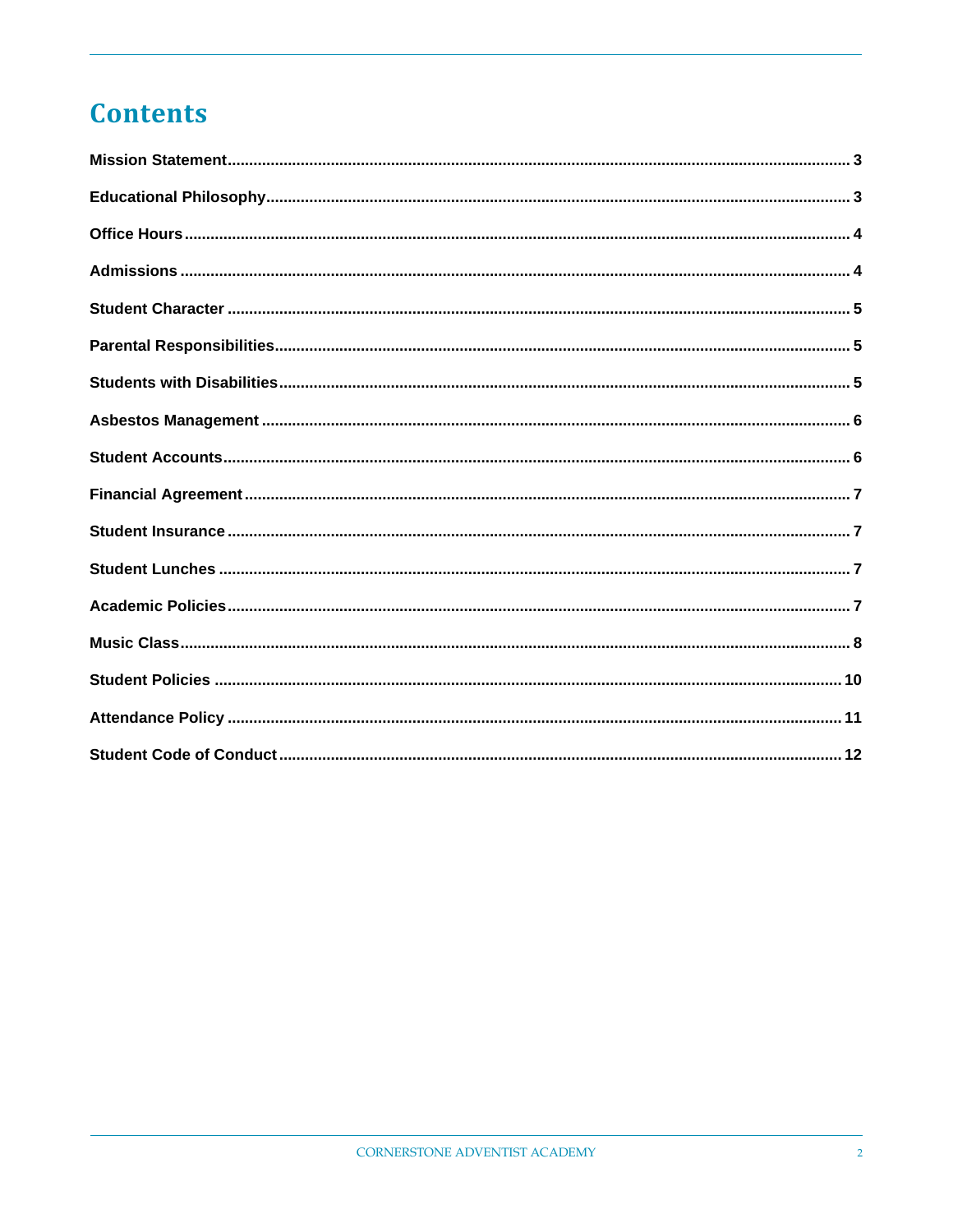## **Cornerstone Adventist Academy**

Cornerstone Adventist Academy opened its doors for the first time on August 15, 2016. Currently there is one classroom serving grades 1-8. Enrollment is capped at 20 students for this current school year with future plans to add a Kindergarten program and an additional classroom to separate the lower grades and the higher grades. The school is housed in the new Family Life Center located at the University City Seventh-day Adventist Church, 11431 University City Blvd., Charlotte, NC.

Cornerstone Adventist Academy is a ministry of the University City Seventh-day Adventist Church. The school is governed by a board selected by the church and operates under the supervision of the Carolina Conference Education Department.

## **Mission Statement**

<span id="page-2-0"></span>Cornerstone Adventist Academy exists to show Jesus to children by partnering with families and church members to nurture their love for Him and for others, to teach them to think, and to empower them to serve.



## **Educational Philosophy**

<span id="page-2-1"></span>The Seventh-day Adventist Church recognizes God as the ultimate source of existence, truth, and power. In the beginning God created in His image a perfect humanity, a perfection later marred by sin. Education in its broadest sense is a means of returning human beings to their original relationship with God. The distinctive characteristics of this Adventist worldview, built around creation, the fall, redemption, and re-creation, are derived from the Bible and the inspired writings of Ellen G. White.

The aim of true education is to restore human beings into the image of God as revealed by the life of Jesus Christ. Only through the guidance of the Holy Spirit can this be accomplished. An education of this kind imparts far more than academic knowledge. It fosters a balanced development of the whole person—spiritual, physical, intellectual, and social-emotional—a process that spans a lifetime. Working together, homes, schools, and churches cooperate with divine agencies to prepare learners to be good citizens in this world and for eternity.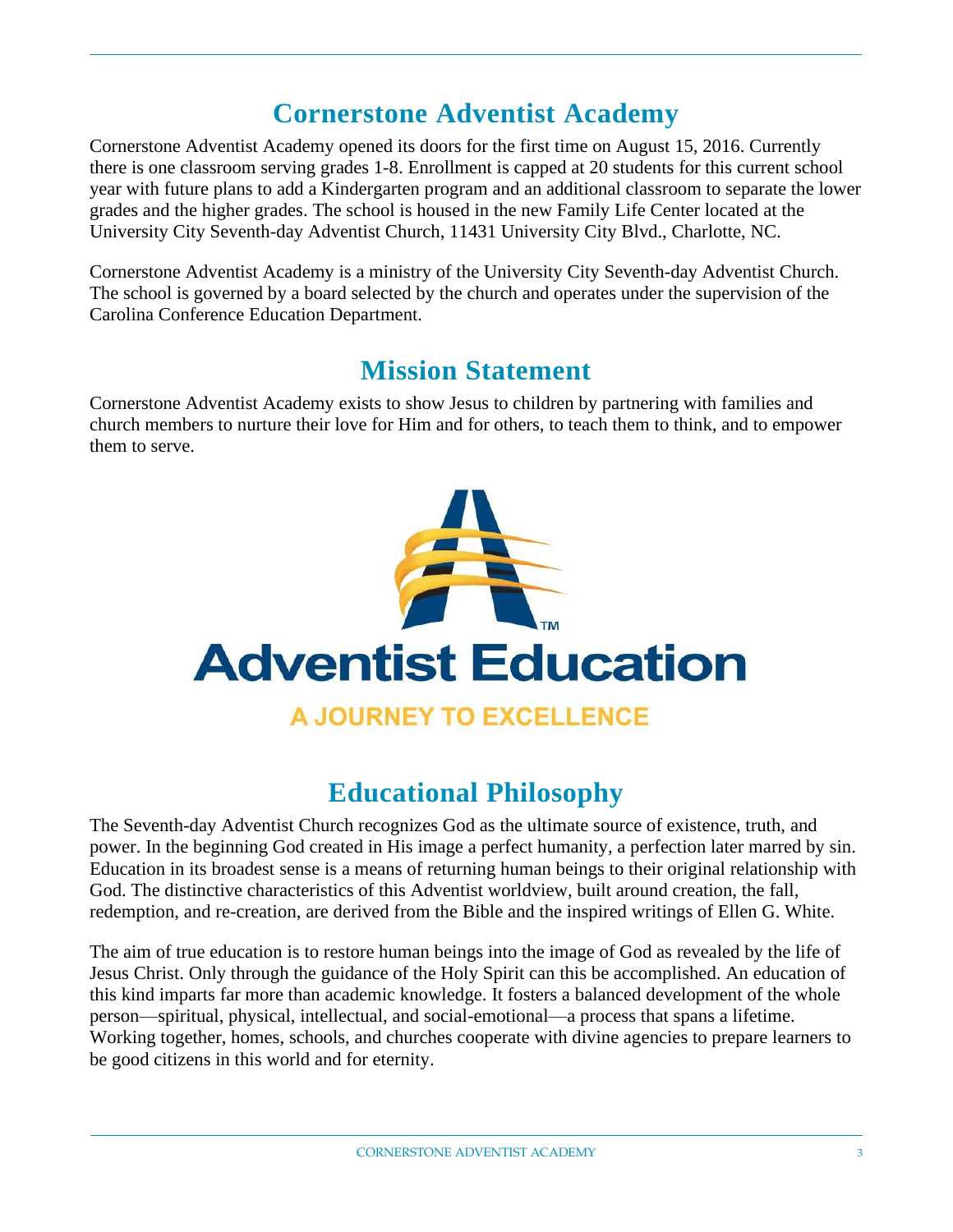## **Office Hours**

<span id="page-3-0"></span>Individuals who wish to make an appointment with the principal are urged to call during regular office hours:  $8:00$  a.m.  $-4:00$  p.m. Monday through Thursday, and  $8:00$  a.m.  $-2:00$  p.m. on Friday.

## **Admissions**

<span id="page-3-1"></span>The staff and board of Cornerstone Adventist Academy want the admissions process to be as easy as possible for all applicants.

To apply for admission:

- 1. Complete a CAA Enrollment [Application](https://www.cornerstoneadventistacademy.org/admissions)
- 2. Submit a required, non-refundable \$25 application fee along with each application. This fee may be paid by check or online at [AdventistSchoolPay.](https://www.adventistschoolpay.org/login/Login.aspx)
- 3. Email a copy of your application to [enrollment@cornerstoneadventistacademy.org,](mailto:enrollment@cornerstoneadventistacademy.org) or mail the completed application to the school: 11431 University City Blvd., Charlotte, NC 28213.

#### **Admissions and Other Forms**

Please access the following forms from the school website [https://www.cornerstoneadventistacademy.org/admissions.](https://www.cornerstoneadventistacademy.org/admissions) Read, sign, and submit all forms on or before the first day of school:

- Consent to Treatment
- Model Release Form
- Student Pledge Form
- Student Release Form
- Record Request
- School Supply List

#### **Nondiscrimination Policy**

CAA admits students of any race to all the rights, privileges, and activities available to students. CAA does not discriminate on the basis of race or gender in education policies, application for admission, or extracurricular programs.

#### **CAA Student Pledge**

Every student who applies for admission to CAA pledges to willingly observe its regulations and to uphold the Christian principles upon which the school operates. Each student pledges to cooperate with the teachers and the other students to create a safe, encouraging environment for everyone. Each student also pledges to perform all academic assignments as well as all assigned school duties, including attendance at all music performances, Sunday events, and community service days.

#### **Physical Examinations**

Physical examinations are required of all new students. Physical exams must be submitted to the school office before a student will be permitted to attend classes.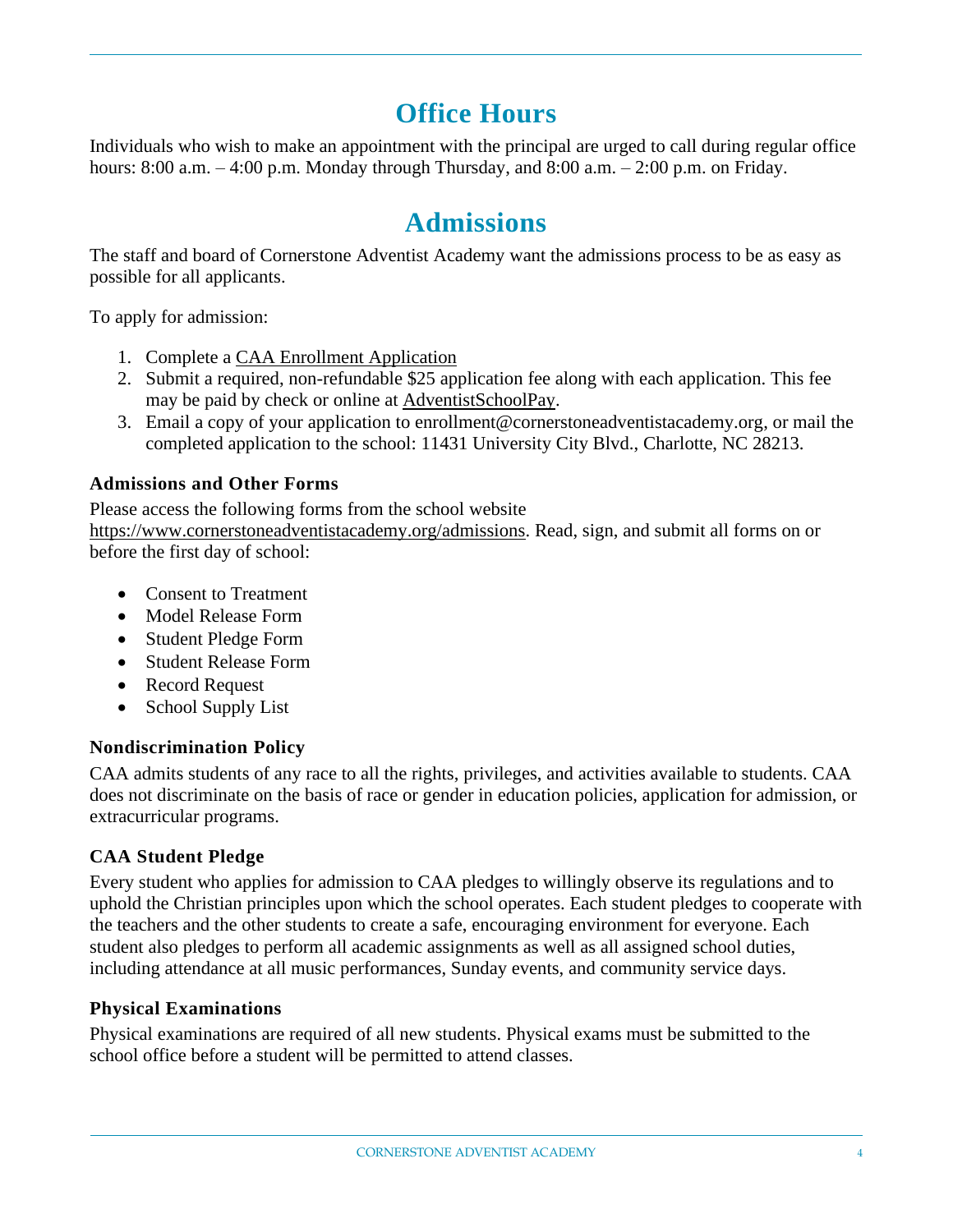#### **Immunizations**

New students must complete all health requirements for the state of North Carolina before class attendance. An Immunization Certificate signed by a medical doctor is required to be on file in the school office.

# **Student Character**

<span id="page-4-0"></span>The ultimate objective of education is the development of a good character. Character is who you are when no one is watching. Therefore, it should be a student's purpose to observe CAA regulations as a matter of honor, realizing these principles are necessary for a successful school and successful life.

The principles and policies for CAA are outlined in this handbook. Every effort will be made to help the student see the importance of cooperating with CAA rules as a means of good citizenship. If students exercise respect for themselves and respect for others, CAA will be a great place to learn and grow. If students do not adopt these principles, everyone suffers.

## **Parental Responsibilities**

<span id="page-4-1"></span>The success of CAA depends largely upon the good faith and cooperation between home and school. Regular attendance and promptness in meeting appointments are necessary for successful schoolwork. Parents should help CAA teachers by providing the following aids to school success:

- Demonstrate respect and support for the teachers and CAA programs by speaking positively about the school, especially when your children can hear you.
- Arrange for the student to arrive early enough to be in his/her seat for worship each morning.
- Provide adequate school supplies and study aids.
- Provide a place for students to study at home with regular study hours.
- Limit or eliminate television viewing during the school week.
- Observe all in-school and vacation days as listed in the CAA calendar.
- Monitor your student's diet, health, and exercise program.
- If your child is ill with a contagious situation, has a fever condition, or is vomiting, please keep him/her at home until 24 hours after the symptoms have disappeared.
- Inform the office if you must take a student off campus during school hours.
- <span id="page-4-2"></span>• Write a note of explanation to the teacher for absences or tardiness.

## **Students with Disabilities**

The Individuals with Disabilities Education Act (IDEA) is a federal law that requires each state to ensure that a free appropriate public education (FAPE) is available to all eligible children with disabilities residing in that state. Students enrolled in private schools may be able to access some of these same benefits, although the benefits available may differ from the benefits for children with disabilities in public schools.

More information about how to access benefits is available in a booklet on the U.S. Department of Education website, Provisions Related to Children With [Disabilities](https://www2.ed.gov/admins/lead/speced/privateschools/idea.pdf) Enrolled by Their Parents in Private [Schools.](https://www2.ed.gov/admins/lead/speced/privateschools/idea.pdf) Parents wanting to obtain benefits for an eligible child should contact their local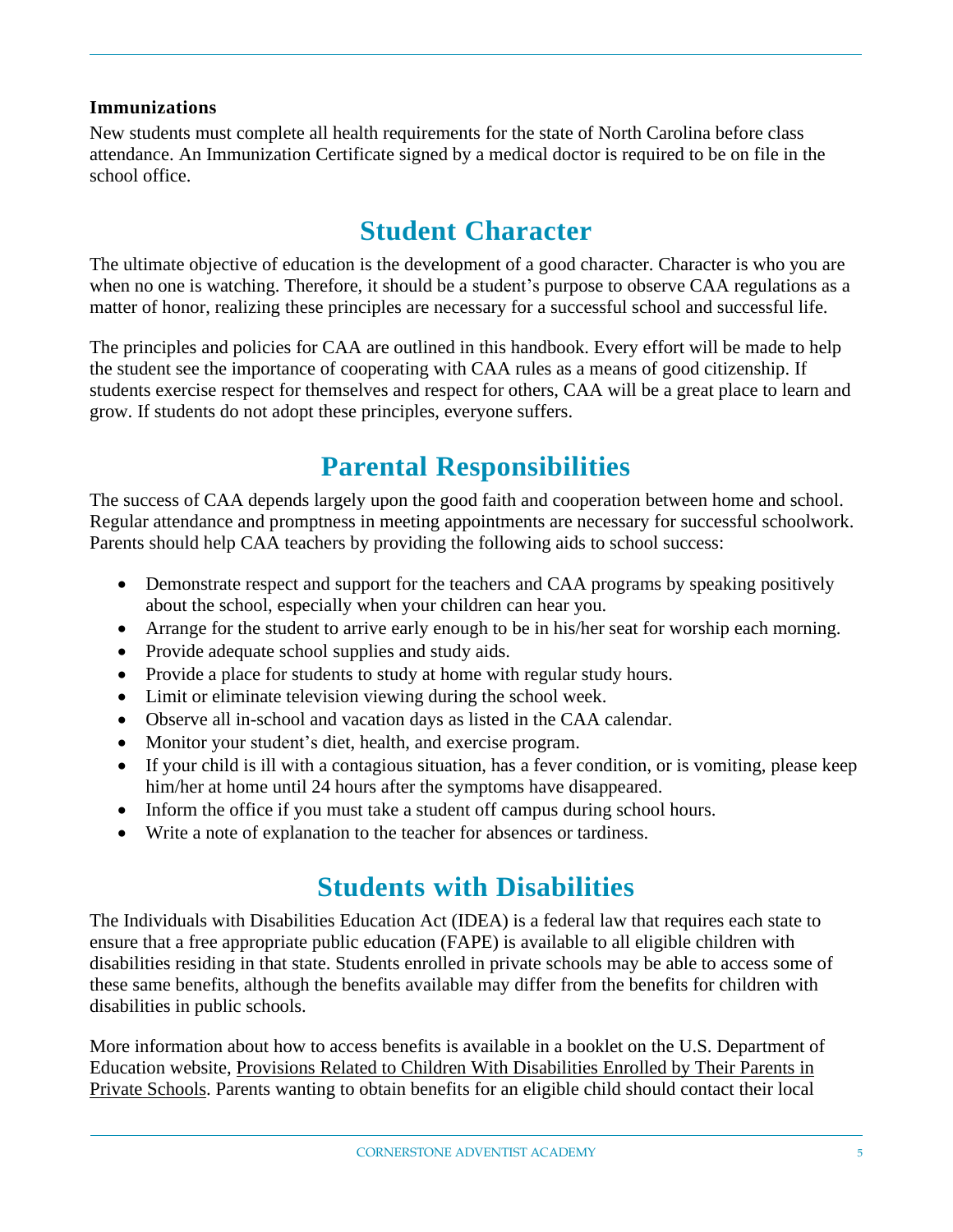public school district for additional instructions. Cornerstone staff members are available to assist with this process as needed.

Because of its small size and limited resources, Cornerstone Adventist Academy may not be able to accommodate students with disabilities.

## **Asbestos Management**

<span id="page-5-0"></span>Our school building has no asbestos-containing building material; therefore, no operations and maintenance programs or future inspections are required. In compliance with federal and state regulations controlling asbestos, the school is required to maintain an Asbestos Management Plan. You are welcome to review a copy of the Asbestos Management Plan at the Carolina Conference Office or at the school during regular business hours.

## **Student Accounts**

<span id="page-5-1"></span>Operating a private school is expensive. The University City Seventh-day Adventist Church provides an annual subsidy of more than \$20,000. The Carolina Conference of Seventh-day Adventists in Charlotte provides supervision and a portion of the teachers' salaries. Parents/guardians pay tuition based on enrollment and annual budgetary needs. Financing Christian education is a cooperative effort involving teamwork from many individuals.

Students with unpaid accounts at CAA or another school cannot have transcripts transferred, be permitted to start classes, or participate in final exams until the unpaid accounts have been settled or an appropriate agreement reached with the CAA school board.

#### **Tuition**

All registration fees must be paid before a student attends class. Tuition will be charged to all students on the first day of school and on the first day of each subsequent month. Those enrolling during the month will be charged for the full month. There will be no refund of tuition for early withdrawal during the month.

Students starting late but enrolling within thirty (30) days of the official opening of school will be charged the full tuition for the academic year.

#### **Tuition Rates and Fees**

- Application Fee \$25
- Music Fee \$70
- Registration Fee \$475
- Tuition  $$4,750$  (\$475/mo. for 10 months)
- We accept the North Carolina Opportunity Scholarship.
- Members of the University City Seventh-day Adventist Church are eligible for a scholarship of  $$1,100$  (\$100/mo. + \$100 towards registration)
- A multi-child discount is available if requested: 5% tuition discount for the second student, 10% tuition discount for the third student and 15% tuition discount on the fourth student.
- A 5% discount is available if tuition for the full year is paid in advance.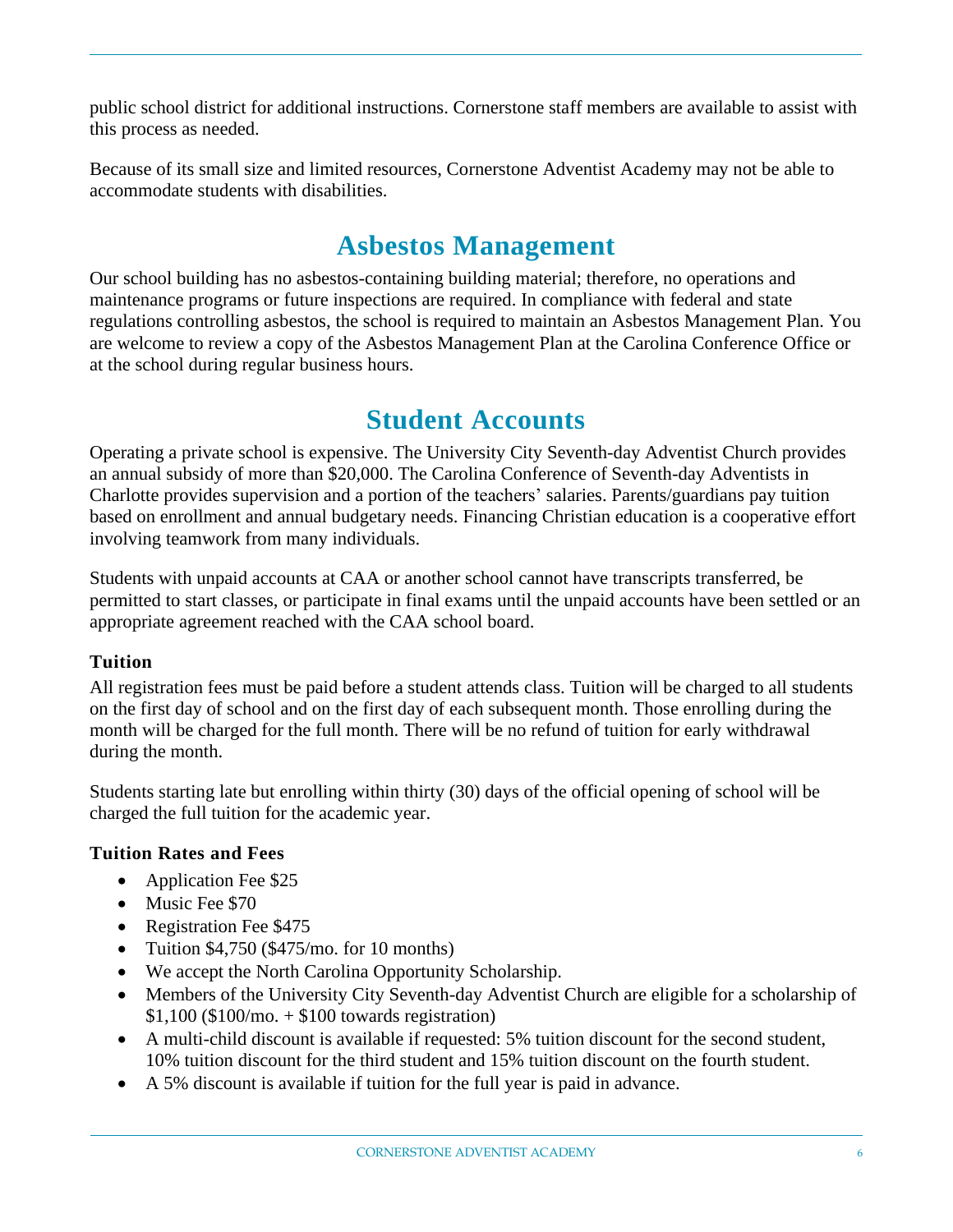#### **Late Payment Policy**

When payment is two weeks overdue (on the 1st of the following month), the student will be asked to not return to school until satisfactory arrangements are made.

## **Financial Agreement**

<span id="page-6-0"></span>CAA's financial policies are as follows:

- Tuition statements will be issued on the 1st of the month.
- The monthly payment is due by the 15th of each month.
- There is a grace period until the 20th of each month. If payment is not received by 5 p.m. on the 20th, a \$20 late fee will be applied to the account.
- If payment is not received by the 25th of the month, a written warning will be issued.
- If payment is not received by the 1st of the following month, the student(s) will be asked to not return to school until the bill is paid in full.
- If a check bounces, the bank charges will be applied to the account.
- After school care charges will be billed on the 1st and 15th of each month. If payment is not received by the 1st of the following month, the above policies will be followed.

## **Student Insurance**

<span id="page-6-1"></span>Student insurance coverage is written on a secondary basis with no deductible or co-insurance. Coverage includes ambulance, hospital, doctor, and medical bills for injuries that occur while a student is in the care, custody, and control of CAA. Coverage is provided for school activities both on and off school premises. Injuries must be immediately reported to qualify for coverage.

## **Student Lunches**

<span id="page-6-2"></span>Students are expected to bring their own lunches to school. As a Seventh-day Adventist church, we believe and teach that our bodies are the temples of God, thus we are responsible to care for them in the best possible way. We encourage lunches to be healthy and nutritious. By minimizing products that contain large amounts of sugar, including soft drinks, students greatly increase their concentration levels. Except in case of emergency, students will not share lunches.

Prohibited lunch items include:

- Caffeinated beverages
- <span id="page-6-3"></span>• Unclean meats (As stated in Leviticus 11, unclean meats include: pepperoni, ham, pork, bacon, shellfish of any kind, and fish without fins and scales.)

## **Academic Policies**

**Grading System**

#### **Grades 1-2**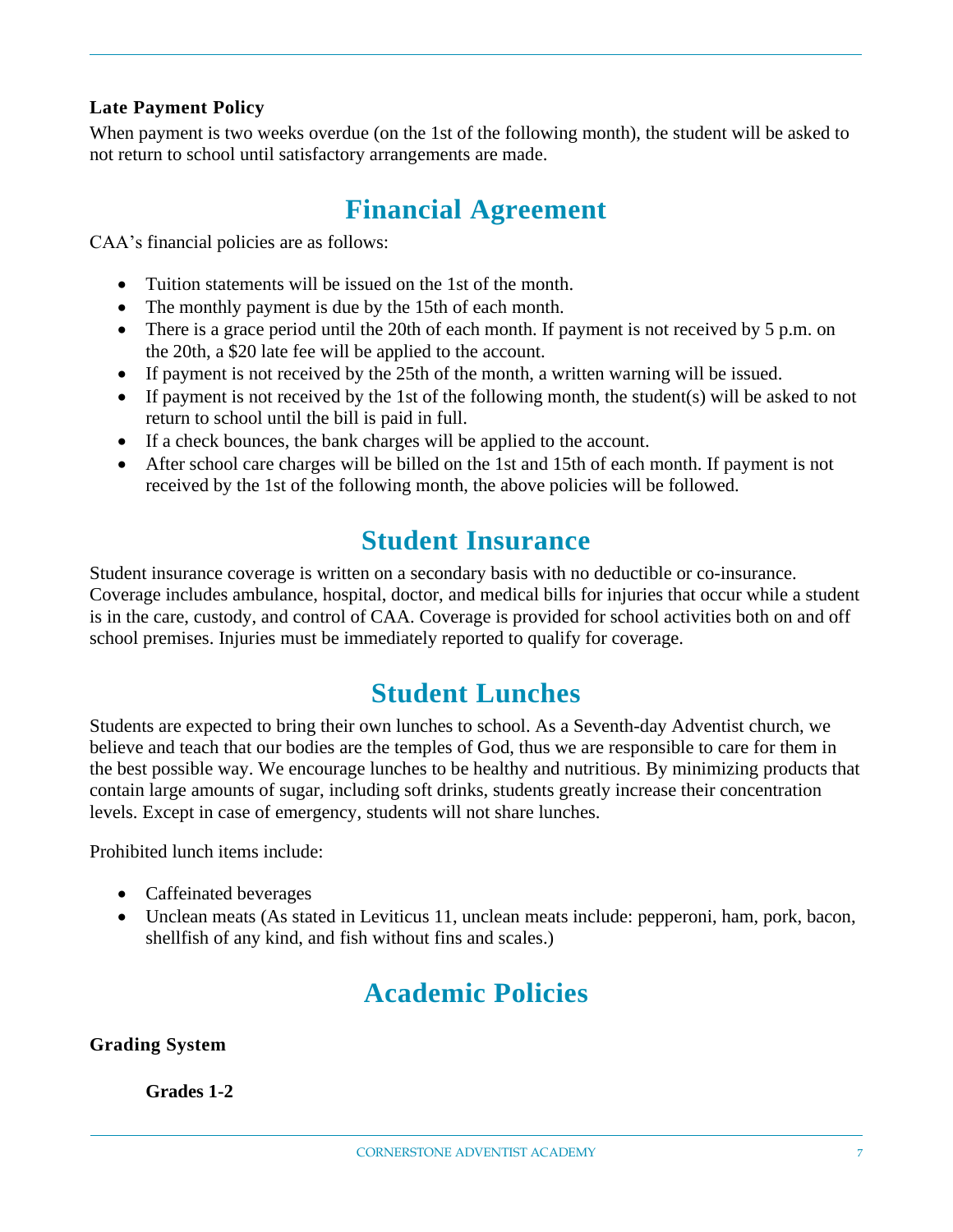- E Excellent
- S+ Above Average
- S Satisfactory
- N Need Improvement

#### **Grades 3-8**

90-100 A 80- 89 B 70- 79 C 60- 69 D 0- 59 F

#### **Parent/Teacher Conferences**

Parent/teacher conferences will be scheduled at the end of the first and second quarters. These parent/teacher conferences are required. If parents miss the scheduled conferences, they must reschedule this time with the teacher within seven school days. Additional conferences can be scheduled at the request of the teacher or parent. Conferences will not be scheduled with the teacher before or during school hours.

#### **Eighth Grade Graduation Requirements**

- 1. A student who fails two or more core subjects may not be promoted to the ninth grade.
- 2. Each student must be eligible for promotion to ninth grade in order to participate in graduation exercises at the end of the year.
- 3. A student who is not promoted because of failed classes may remove the failing grades by attending summer school or by taking these courses by home study. Upon satisfactory completion of the courses, the student may/will be promoted.
- 4. The student's final statement of account must be **paid in full** before he/she will receive his/her diploma.

#### **Elementary and Middle School Classes**

The core classes offered at CAA include Bible/religion, math, reading, language arts, science, and social studies. Other areas of study include communication skills, computers, health and safety, physical education, and fine arts.

Instruction is delivered through cooperation and integration of the subjects. Learning and assessing are differentiated to meet the students' needs. Instruction may include lectures, hands-on activities, experiential learning, collaboration, etc.

## **Music Class**

<span id="page-7-0"></span>At CAA, we want each student to have a balanced education that encourages their spiritual, physical, mental, emotional, and social growth. The study of music is a valuable part of a well-rounded educational program.

#### **The Value of Having a Music Program**

Music education benefits students by contributing to all the areas of their intelligence.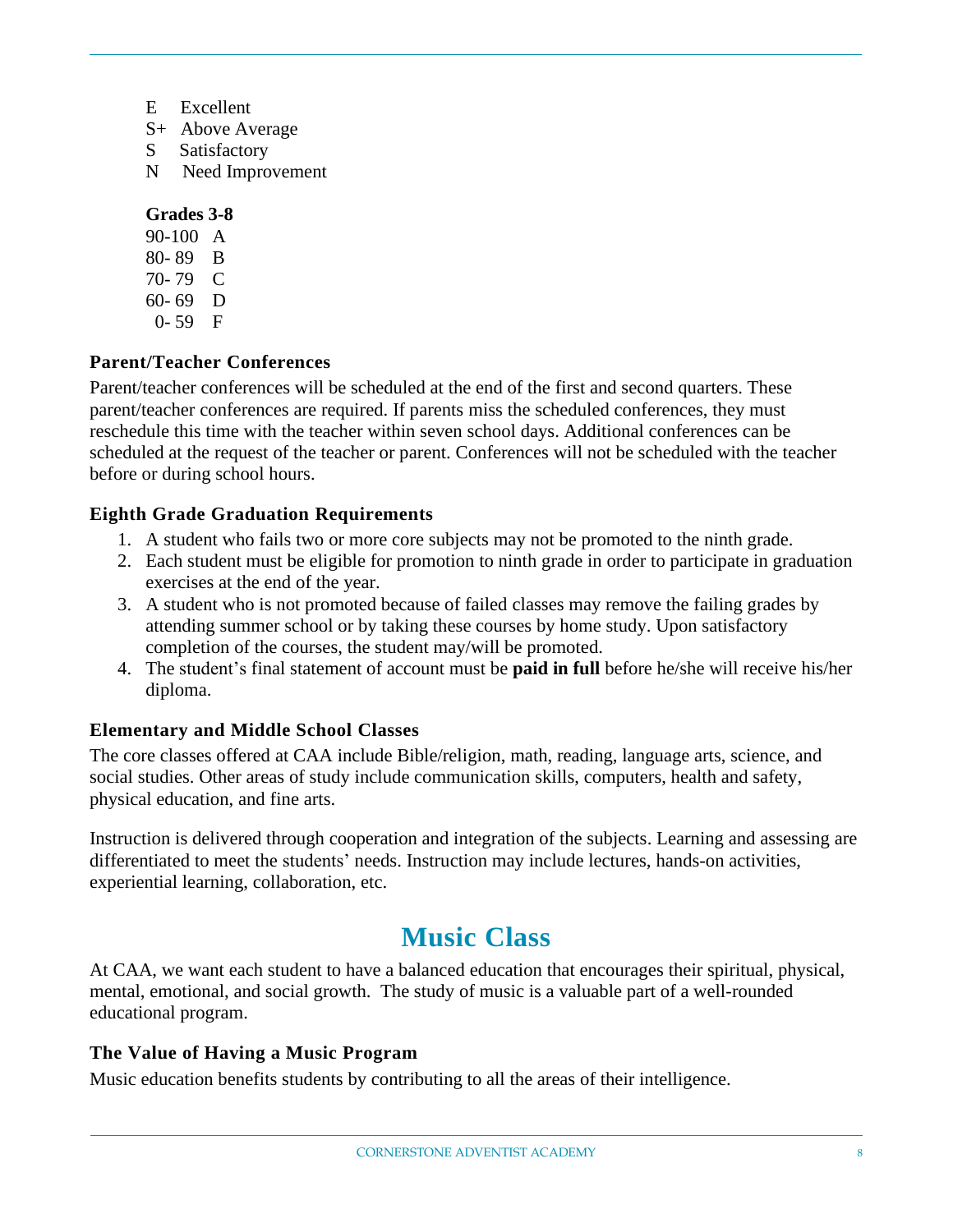- Gaining a knowledge of music helps students to understand the cultures of the world, and the development of musical skills gives students self-confidence.
- Discipline, teamwork, and leadership skills are built by practice and performance. As students develop their musical skills and gifts, they can bring enjoyment to others by sharing what they have learned through public performances.
- Sharing musical programs in the school, church, and community is one part of an effective recruiting plan for CAA.

#### **Teaching Objectives**

It is important to take active steps to help our children achieve music literacy and develop their musical talents and performance skills. In music class, students will:

- Learn to recognize and know the meaning of music symbols, be able to sight-read music notes, and be able to read music rhythms.
- Apply and reinforce these practical skills through performance on one or more instruments, such as recorder ensemble playing (melody), ukulele (melody and chords), and chimes (melody and chords), among other instruments.
- Develop their voices through unison & part-singing, preparing them for Christmas & spring concerts and sharing musical programs at UCSDA and area churches, at the school, and in the community.
- Gain an appreciation of music in general and an understanding of sacred and secular music from a historical and cultural perspective.

#### **Music Classes & Grading**

During music classes, students will practice singing songs and playing a variety of instrumental songs. They will learn music theory and history and prepare for performances. Music grades will be based on nickel quizzes (5 points), which review what has been learned in class; occasional tests; student effort in practice as well as their ability to perform assigned music in preparation for performances; and student attendance at performances.

**Please note that attendance is required of all students at CAA Christmas and Spring Concerts, as well as University City SDA Church Education Sabbaths and appointments that take place during the school day and that have been scheduled ahead of time in the school calendar. When one or more students are absent from a performance, it affects the performance of the whole group. Some music appointments will be scheduled in various churches, for which students may be requested to participate on a voluntary basis. We encourage all students to participate in as many musical opportunities as possible.**

**CAA Student Music Fees:** \$35/semester; \$70/year

**Homeschool Student Music Fees:** \$55 registration fee; \$12 monthly fee per child for music class

#### **Music Teacher Experience**

Kathy Russell has taught music for a number of years, focusing on the following areas:

• Church: Adult and children's choirs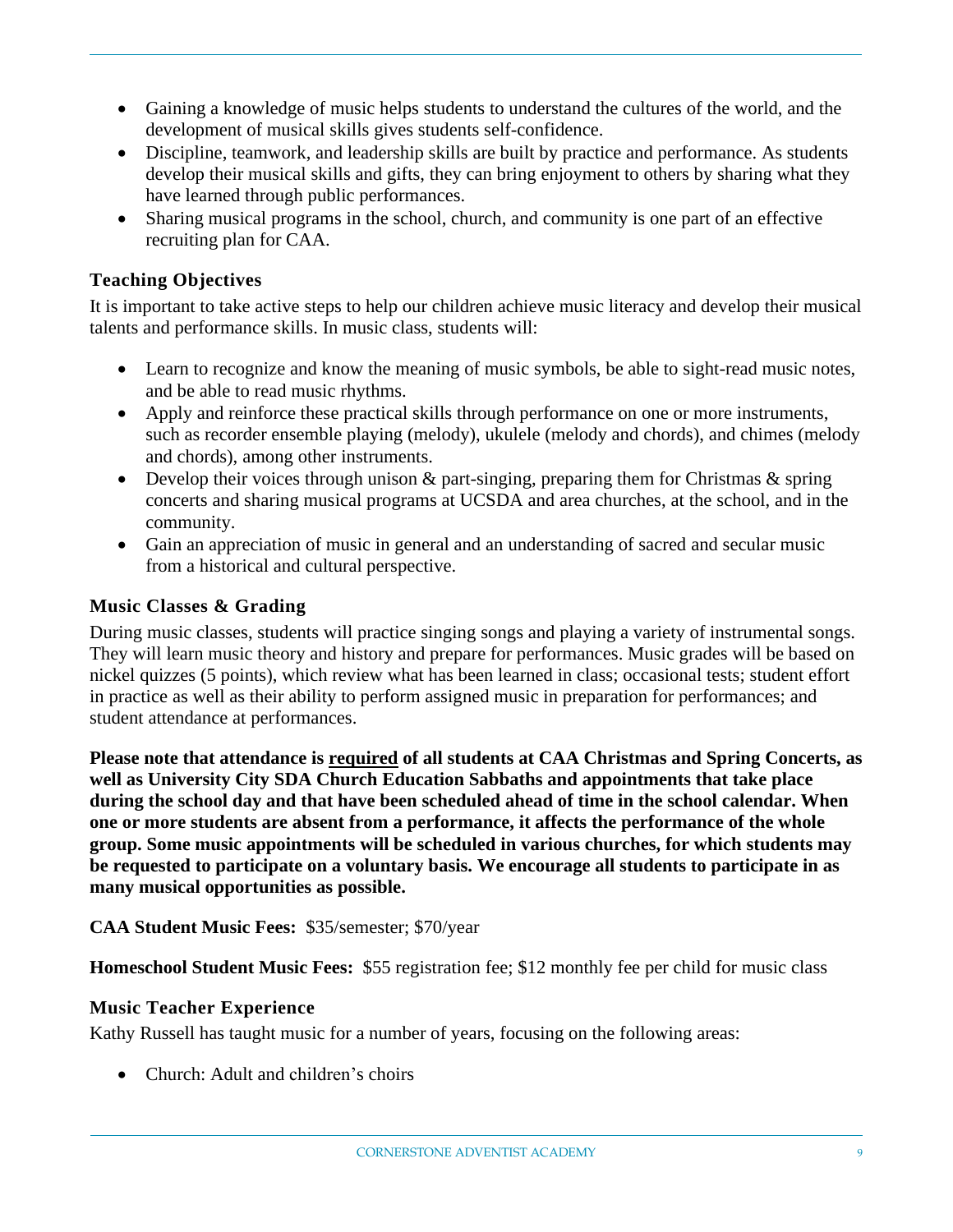- School: Classroom music (including soprano and alto recorders, ukulele and rhythm instruments), choir (children, youth), hand bells and chimes, mountain dulcimers, and band
- Private Lessons: Piano, voice, flute, and harp

<span id="page-9-0"></span>If you have any questions about the music program at CAA, please contact Kathy Russell at her cell number: (704) 641-1167.

# **Student Policies**

#### **Dress Code Policy**

The CAA dress code policy is designed to promote school success. The principles are modesty, simplicity, cleanliness, safety, and health. Attire for all students is to be neat, clean, and modest. Students are expected to remain neatly dressed at all times. Any form of dress that is disruptive, calls attention to one's self, or is detrimental to the purpose of CAA is not permitted. If clothing contains text or graphics, the message communicated must be in harmony with the school's mission.

#### **General Guidelines:**

- Clothing must be free of any holes, rips, tears, and frays, and may not reveal any undergarments.
- Excessively tight or excessively baggy clothing is not permitted.
- Sleepwear, athletic wear, and team uniforms are not permitted.
- Inappropriate words, pictures, or emblems are not permitted.
- Hats, bandanas, hoods, and head coverings are not permitted.
- Hairs must be of natural color and conventional style.
- No jewelry may be worn.

#### **Girls' Dress Code:**

- Pants, shorts, dresses, and skirts may not be tight fitting.
- Shorts, dresses, and skirts must be within three inches of the knee.
- Leggings, jeggings, and tights may be worn only under clothing that meets all other dress code criteria.
- All tops, including dresses, must fit within one hand's width of the collarbone and the bottom of the neck in the back, must have sleeves, and must cover the shoulder blades.

#### **Boys' Dress Code:**

- Pants and shorts must be worn at the waist, not sagging or revealing any clothing underneath.
- Shorts must be within three inches of the knee.
- Shirts must have sleeves and fit within two inches of the collarbone.
- Plain undershirts may not be worn alone.

#### **Cell Phones**

Students may bring their cell phones to school, but they must be powered off during school hours: 8:15 a.m.  $-3:15$  p.m. Monday – Thursday, and  $8:15$  a.m.  $-2:00$  p.m. on Friday. They must not be visible during class, in the halls, or anywhere on campus during school hours.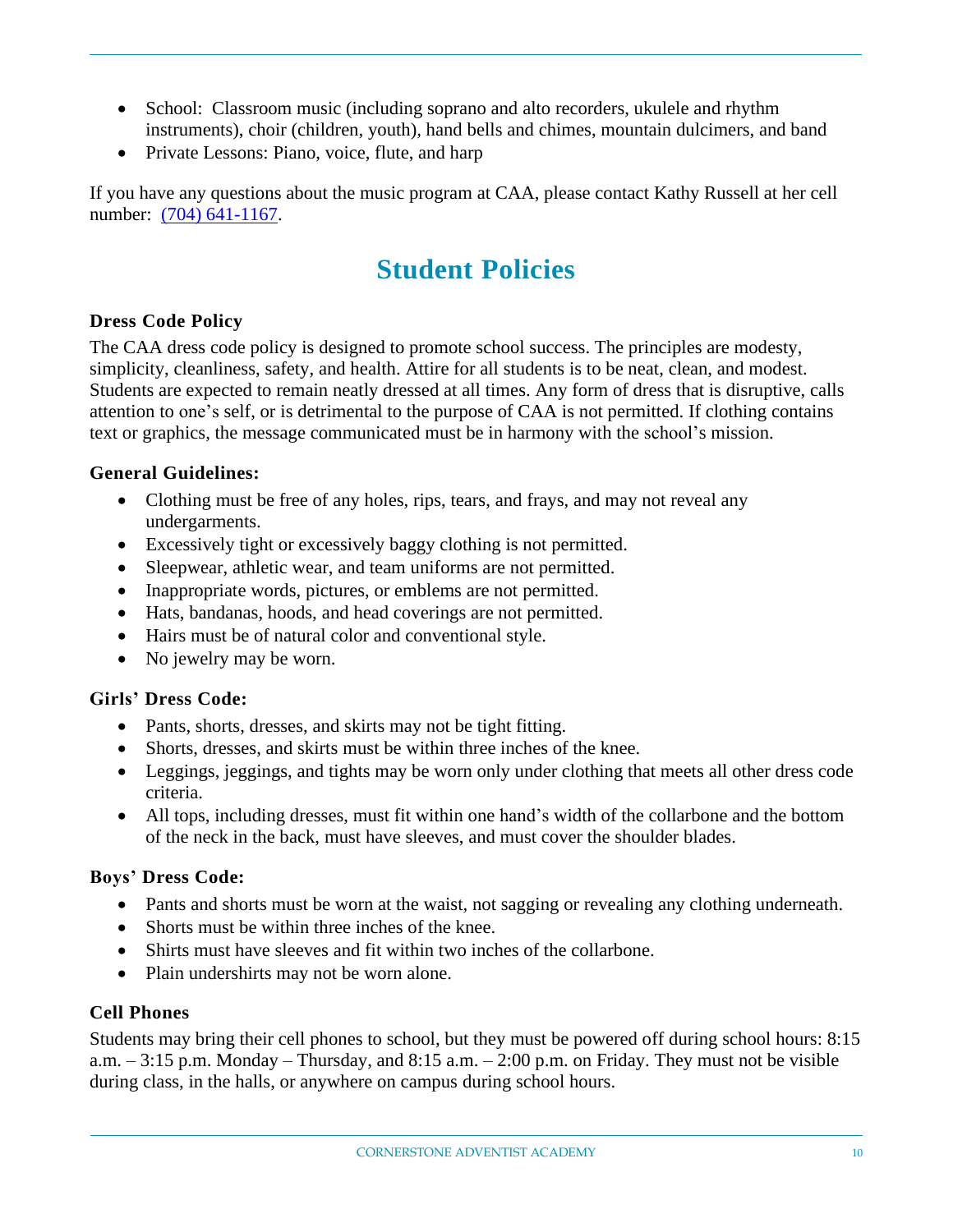#### **Computer/Technology Use**

Students are expected to use computers/technology as instructed by the teacher. This includes web browsing, research, access to social media, etc. Students will treat the computers/technology with respect. Students will not be permitted to access any site without the teacher's permission. Research topics related to school projects are the only acceptable and appropriate use of the internet.

#### **Field Trips**

Field trips are an important educational tool, and all students are expected to participate fully. Permission forms must be signed by parents/guardians and be on file before a student will be permitted to go off campus. The CAA board will try to approve all major trips at least two weeks in advance. Trips will be limited to North Carolina and adjoining states during the academic year. More extensive educational and mission trips may be offered as money/schedules allow.

#### **Inclement Weather**

CAA usually follows the action of Mecklenburg County schools for emergency and snow day cancellations. CAA will follow Mecklenburg County schools for closings. All tardies or absences will be excused on inclement weather days.

#### **Emergency Drills**

<span id="page-10-0"></span>All students are expected to cooperate in CAA fire, tornado, and critical incident emergency drills. The teachers take drills seriously and expect students to comply with all requests.

## **Attendance Policy**

#### **Daily Attendance**

CAA school hours are Monday – Thursday,  $8:15$  a.m.  $-3:15$  p.m., and  $8:15$  a.m.  $-2:00$  p.m. on Friday.

#### **Excused Absences**

CAA and the Carolina Conference follow the North Carolina State Code in determining what constitutes an excused or unexcused absence (see below).

#### **Unexcused Absences**

Academic credit will not be given for time or classes missed that are unexcused. Three unexcused tardies equal one absence.

#### **Written Excuses**

All absences and tardies must be covered by a written explanation from a parent or guardian the day the student returns to CAA or the absence or tardy automatically becomes unexcused. Any discrepancies regarding attendance must be cleared up within five school days of the absence. An absence for which no notification from the parent is received shall be considered an unlawful absence. A person who is suspended from school is lawfully absent.

#### **Absence and Tardy Policy**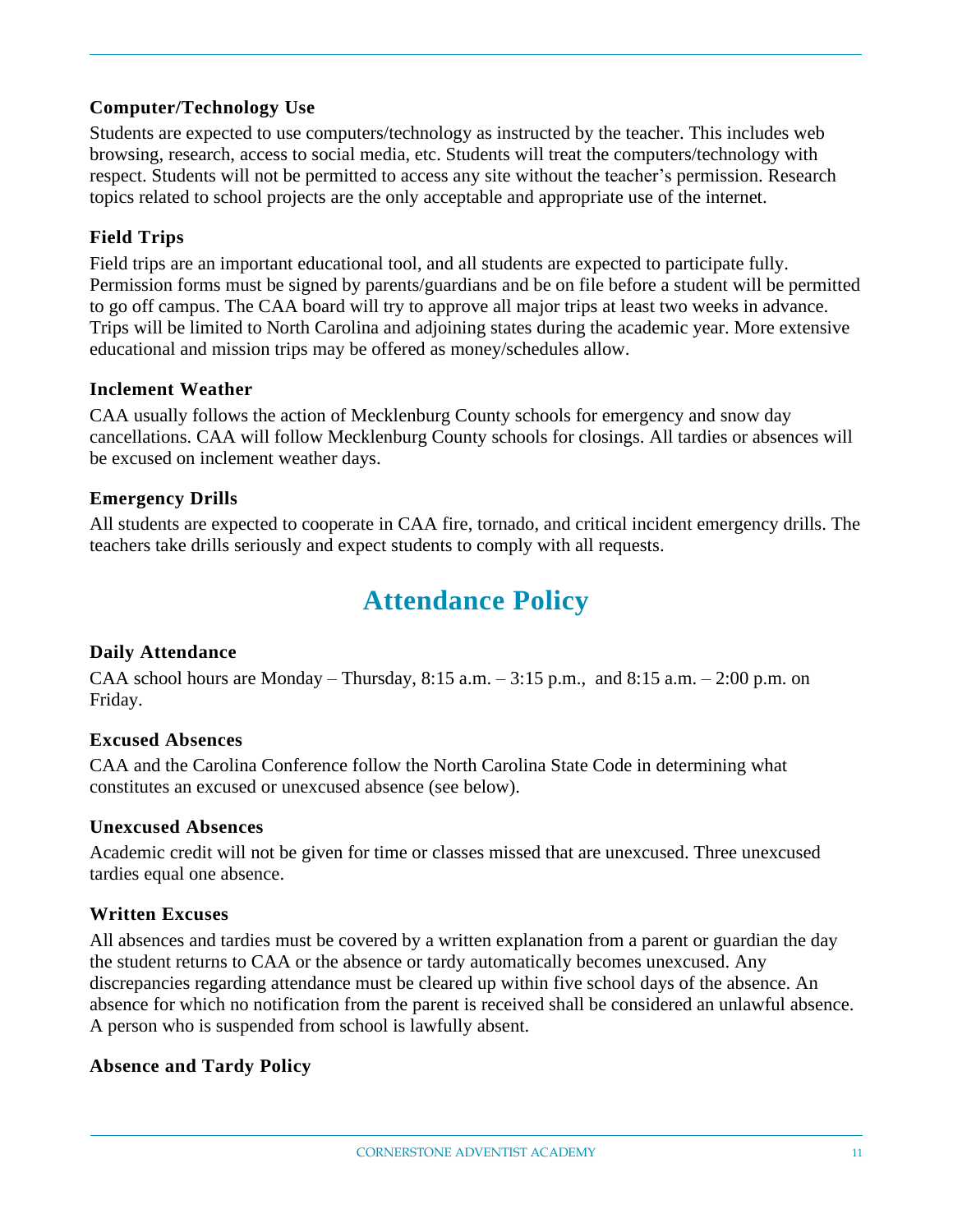The goal for all students should be perfect attendance. Emergencies occur and it is not always possible to be in school every day. Every day missed, however, poses a problem. It is impossible to miss class time and not miss instruction. Even with the best of intentions, an absence or tardy can hurt a student's academic performance. Therefore, the CAA faculty expects faithful attendance. When a student has excessive tardiness or absences, the following procedures will be followed, as established by the North Carolina state code: "Children between seven and 16 are required to attend." Chapter 115C, Article 26, Part 1, 115C-378.

#### **Excessive Absences**

North Carolina law requires all schools to notify parents of a student's excessive unlawful absence from school. When a student has accumulated five unexcused absences per quarter or a maximum of ten unlawful absences per semester, the principal shall request a conference with the parent and the school board to resolve the truancy problem. If the principal determines that the parent has not made a good faith effort to comply with the Compulsory Attendance Law, he/she must file a complaint with the juvenile court counselor or the district attorney. The student may also have to re-register to continue attending.

<span id="page-11-0"></span>In grades K-8, a student who accumulates more than twenty absences (lawful or unlawful) will be retained in the same grade the following year.

## **Student Code of Conduct**

#### **Student Conduct**

Good conduct is expected of all students in the classroom, at assembly programs, social functions, and religious services. The following should be noted:

- Boisterousness, running in the halls/classrooms, and discourteous conduct is out of order.
- Loitering is not permitted during school, after school hours, or during CAA programs. Anyone on the CAA campus is expected to be in a planned group activity.
- Harassment, verbal abuse, or threat of violence is unacceptable behavior. Roughhousing and aggressive behavior will not be perceived as "kids just being kids." There is never an acceptable time for hitting, tripping, wrestling and other physical contact, whether planned or spontaneous (in the heat of the moment). Even the first incident will likely result in suspension, and subsequent instances in expulsion. Our children will be free of violence.
- Students should keep hands, feet, and all other objects to themselves. Back rubbing is not permitted. Brief side-hugs (one-second "catch-and-release") are okay for dismissal goodbyes. The throwing of any object on the campus is forbidden except under supervision during recess, physical education class, or sports program.
- Students should always respond silently, immediately, and permanently to any CAA staff code of conduct requests. Conduct unbecoming a Christian student will result in either detention or possible suspension. Some practices cannot be permitted at CAA. The school does not knowingly receive students who indulge in these practices. Violating any of the following fundamental points automatically refers the student to the Administration Committee and will result in serious discipline or dismissal: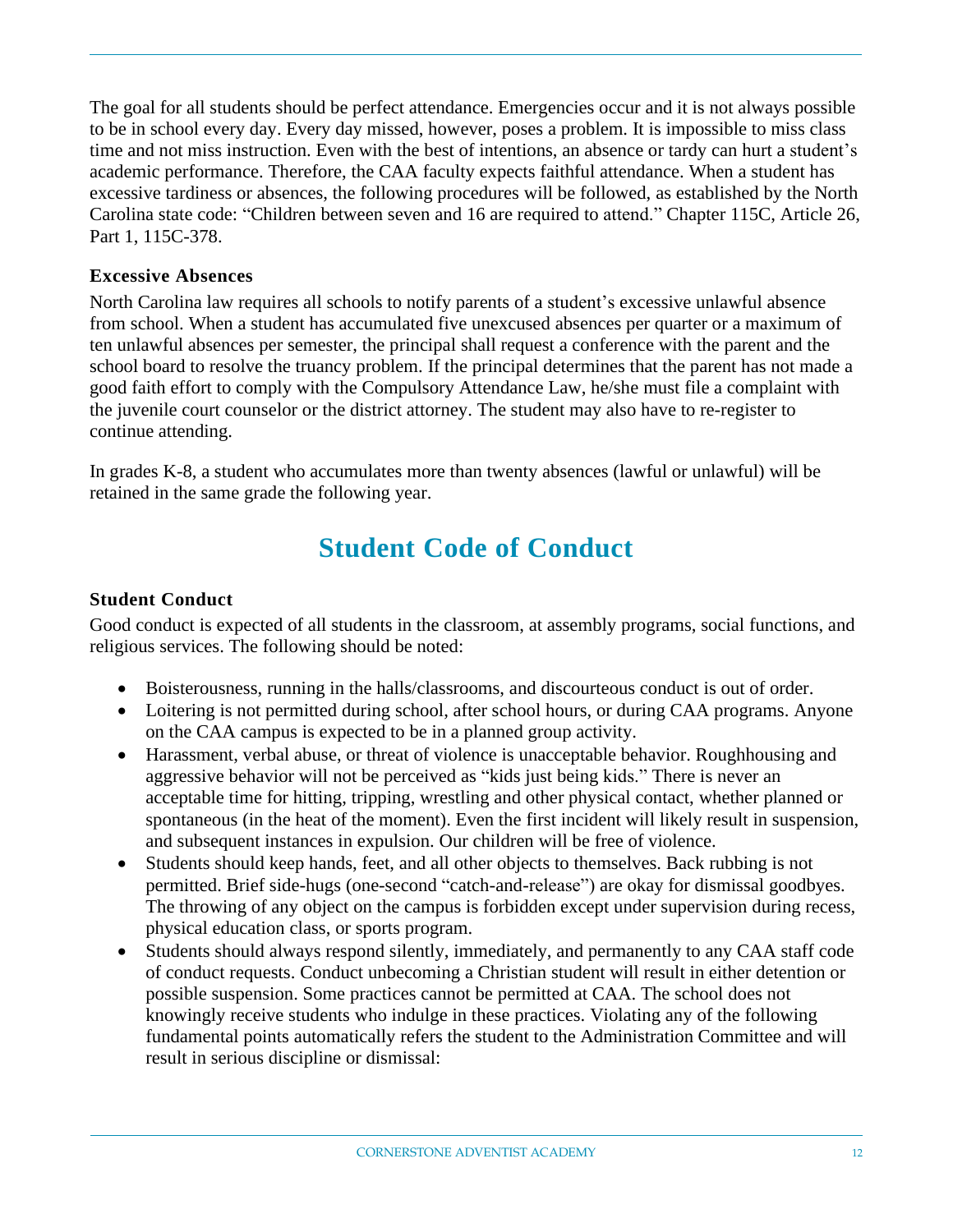- o Spreading ideas, gossip, or rumors, or displaying attitudes that undermine the philosophy, ideals, or objectives of CAA as outlined in the Mission Statement.
- o Using profane language, indulging in lewd conduct or suggestions, or possessing or displaying literature or pictures deemed obscene by the CAA faculty.
- o Dishonesty, including theft of property, willful deception regarding school regulations, or cheating on class work or examinations.
- o Consistently negative, sarcastic, un-Christian attitudes and/or comments.
- o Willful destruction of school or personal property.
- o Possession of anything the principal deems a weapon on school grounds.
- o Involvement in fighting, regardless of who started it. Just walk away!
- o Conspiring to or participating in any act that injures, degrades, or disgraces CAA, a CAA student, or a CAA faculty member.
- o Continual disrespect, disobedience, or non-cooperation with faculty members.
- o Failure to participate fully in the academic program of CAA or habitual failure to complete class assignments.
- o Excessive absences or tardies.
- o Verbal assault.

When a student's progress or conduct is unsatisfactory, his/her attitude is out of harmony with the principles of CAA, or his/her influence is found to be detrimental, he/she may be disciplined or asked to withdraw from CAA.

#### **CAA Discipline Procedures**

The goal of all regulations at CAA is to create a safe school environment in which learning is encouraged. Anything that contributes to this goal will be encouraged. Anything that interferes will be discouraged. To accomplish these goals, the primary responsibility rests on the classroom teacher to create a positive learning environment. When the student is not making a positive contribution to this environment, the following hierarchy of protocols will be followed:

- The teacher will work with the student in an attempt to solve the continuous discipline problem and will follow up with a phone call to parents.
- If the problem continues, the principal may be consulted for solutions or suggestions.
- If the student is still non-compliant, the parent/guardian will join a parent-teacher-studentprincipal conference to develop action plans before the student is suspended.

Certain severe infractions such as sexual assault, cigarettes, drugs, alcohol, pornography, and severely inappropriate language call for an automatic suspension. When this occurs, the principal will notify the board chairperson and constituent pastor. A letter will also be placed in the student's file. Depending on the degree or frequency of suspensions, the student may be placed on automatic probation, and the principal will bring the student's name to the board with a recommendation for expulsion.

#### **Zero Tolerance Policy**

Please note that all information received by the school administration and/or staff regarding a student possessing illegal substances, threatening or inflicting personal injury, death, or causing property damage to the school will be treated in a serious manner by the school administration, school board, and the Carolina Conference Education Department. When it is confirmed that any such actions have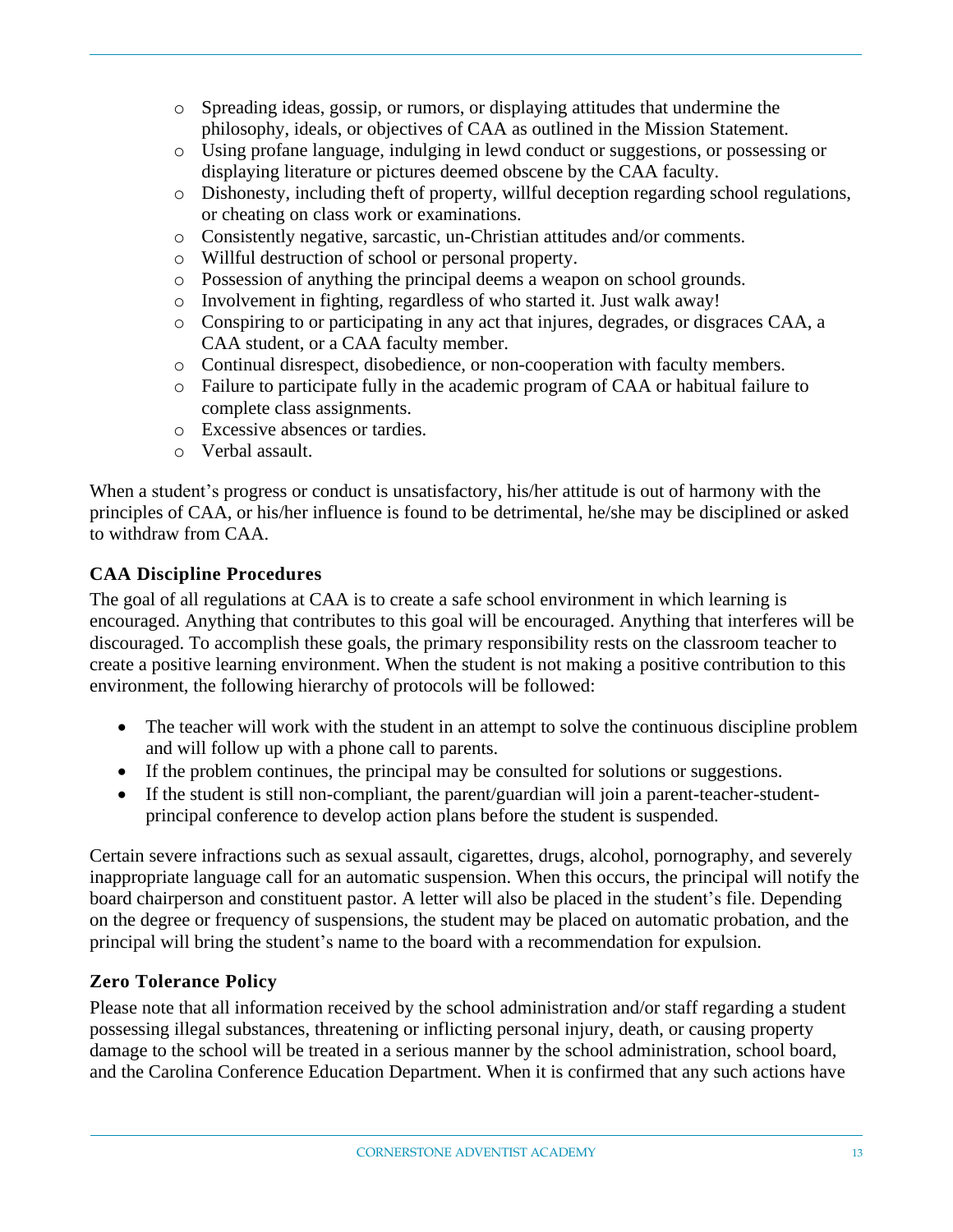taken place, the students will be immediately removed from school until further notice by the school board and/or Carolina Conference Education Department.

#### **Bullying and Harassment**

Bullying means systematically and chronically inflicting physical hurt or psychological distress on one or more students, school employees, or a volunteers. This includes unwanted and repeated written, verbal, or physical behavior, including any threatening, insulting, or dehumanizing gesture that is severe or pervasive enough to create an intimidating, hostile, or offensive educational environment, cause discomfort or humiliation, or unreasonably interfere with the individual's school performance or participation.

Harassment means any threatening, insulting, or dehumanizing gesture or use of data or computer software; or written, verbal, or physical contact directed against a student, school employee, or volunteer. Bullying and harassment includes cyber stalking, which means to engage in a course of conduct to communicate or to cause to be communicated, words, images, or language by or through the use of electronic mail or electronic communication, directed at a specific person, causing substantial emotional distress to that person and serving no legitimate purpose.

#### **CAA Grievance Procedure**

Communication between home and school is essential. Without proper communication, misunderstandings can develop into serious problems. To prevent misunderstandings and to provide a procedure for problem solving, this grievance hierarchy protocol has been adopted in harmony with the words of Jesus in Matthew 18.

For all grievances, please follow this procedure:

- 1. If you have a question or complaint about a classroom or school situation, first speak directly to the teacher involved before addressing it with the principal, pastor, board member, superintendent, or even talking about the problem with a friend.
- 2. If still dissatisfied, speak with the principal. A parent-student-teacher-principal conference may be arranged.
- 3. If no resolution has been reached, a meeting between the parents, teacher, principal, pastor, and school board chairperson may be arranged.
- 4. If a parent is still unhappy with the results, an appeal to the entire school board may be made.
- 5. When all local options/appeals have been exhausted, the final step is to contact the Conference Superintendent of Education, who may refer the matter to the K-12 Board. In all cases, please communicate directly to the person or persons most directly involved. Anyone of higher authority will refer grievances back to the lowest position in the hierarchy that has not yet been contacted. Our goal is to solve problems at the lowest grievance level. Goodwill and cooperation ensure that most misunderstandings can be solved at step one.

#### **Expulsion**

The CAA school board is the only entity that can expel students. A student may be asked to withdraw from CAA if he/she is receiving little or no benefit from CAA or is not contributing positively to the academic or moral atmosphere of the school. When this occurs, as stated previously, the staff may make a recommendation to the board for the child's expulsion.